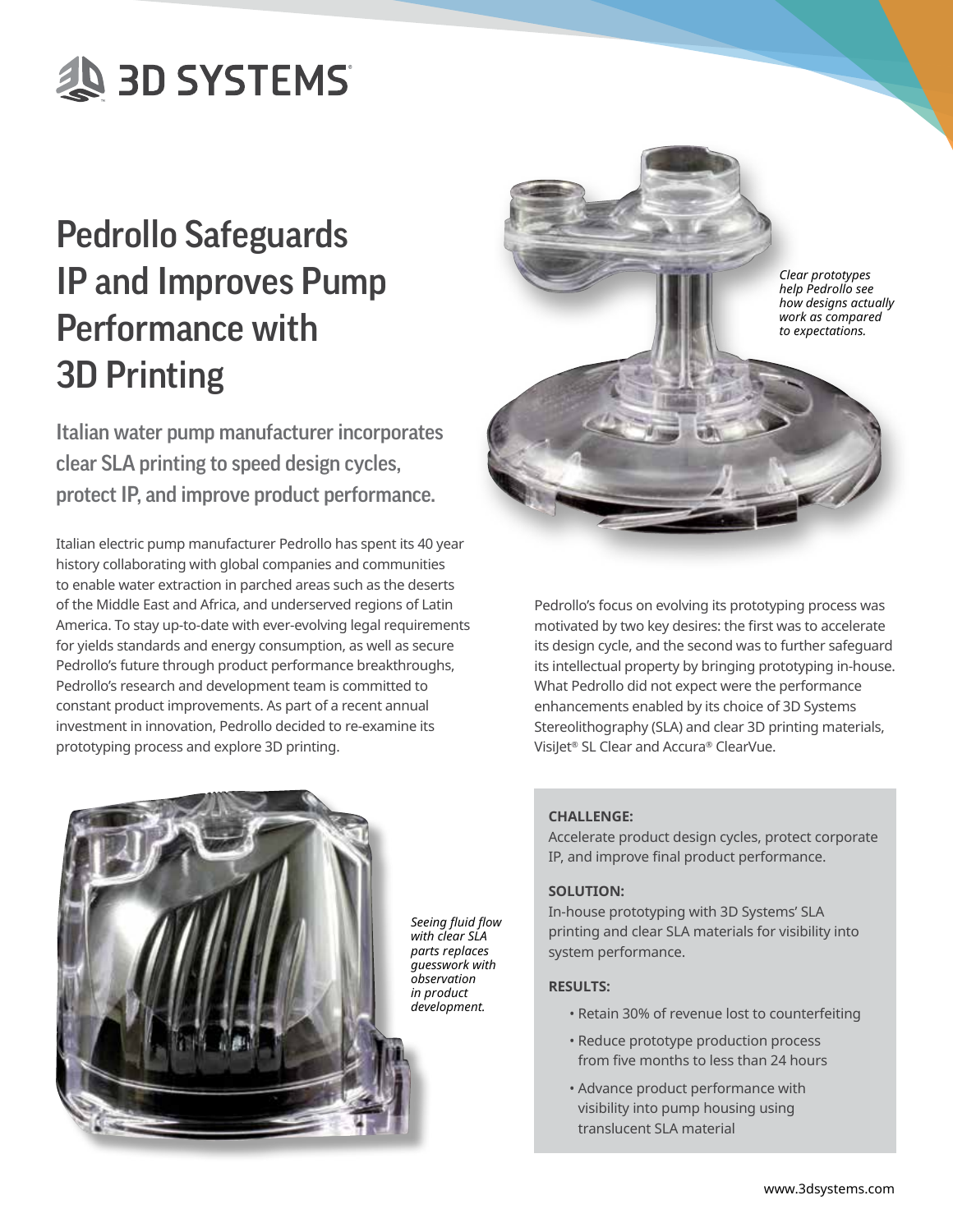

#### **Selecting the right 3D printer for iterative prototyping**

Before deciding to purchase a 3D printer, Pedrollo analyzed the market and studied the choices made by other companies that had already started 3D printing. Pedrollo then consulted with 3DZ, a 3D Systems reseller, and authorized dealer of leading professional 3D printers and 3D scanners based in Malta. 3DZ helped guide Pedrollo in its selection of the 3D Systems ProJet® 6000 based on its need for high quality parts and ease of use.

Once the 3D printer was installed at Pedrollo's facility in San Bonifacio, Italy, 3DZ provided user training to help Pedrollo staff get up and running. According to company president and founder Silvano Pedrollo, the 3D printer was quickly integrated to deliver its intended purpose for producing faster and more frequent prototypes.

The ProJet 6000 SLA printer creates accurate 3D printed parts and prototypes and can reproduce features down to 0.002 inches or 0.050mm depending on geometry, orientation and build mode. It offers a maximum build platform size of 10in x 10in x 10in (250mm x 250mm x 250mm) and a wide choice of materials that match or exceed the properties of traditional plastic materials. The ProJet 6000 also comes with 3D Sprint™, an exclusive software for managing the additive manufacturing process as well as preparing and optimizing CAD data for printing on 3D Systems' plastic printers.

"Before we started 3D printing, the time required to create a prototype was very long and involved four to five months of waiting between the design phase and receiving the final model," says Pedrollo. The introduction of 3D printing immediately reduced prototyping time by one-fifth, which steadily fell to less than 24 hours.

After successfully incorporating the ProJet 6000 into its workflow, Pedrollo decided to expand its productivity and capacity with the purchase of an additional 3D Systems printer, the ProX® 800, which offers efficient, high throughput SLA at a larger scale. The ProX 800 also ships with 3D Sprint and features a build platform of 25.6in x 29.5in x 21.65in (650mm x 750mm x 550mm). Like other 3D Systems SLA machines, the ProX 800 produces precise and accurate parts and is compatible with a wide range of high quality materials.

#### **Safeguarding IP with in-house 3D printing**

With over 150 patents to its name, Pedrollo's intellectual heritage is one of its defining strengths. Investing in inhouse 3D printing was therefore readily justifiable due to the ability to maintain complete confidentiality with its designs and protect its product development and research findings. Silvano Pedrollo says bringing 3D printing in-house has increased his companies' annual income by maintaining a definitive lead against competing firms and counterfeiters.

"Counterfeiting reduces our annual income by nearly 30%," says Pedrollo. "The ability to protect our intellectual property has enabled us to achieve full confidentiality on our projects and regain revenue."